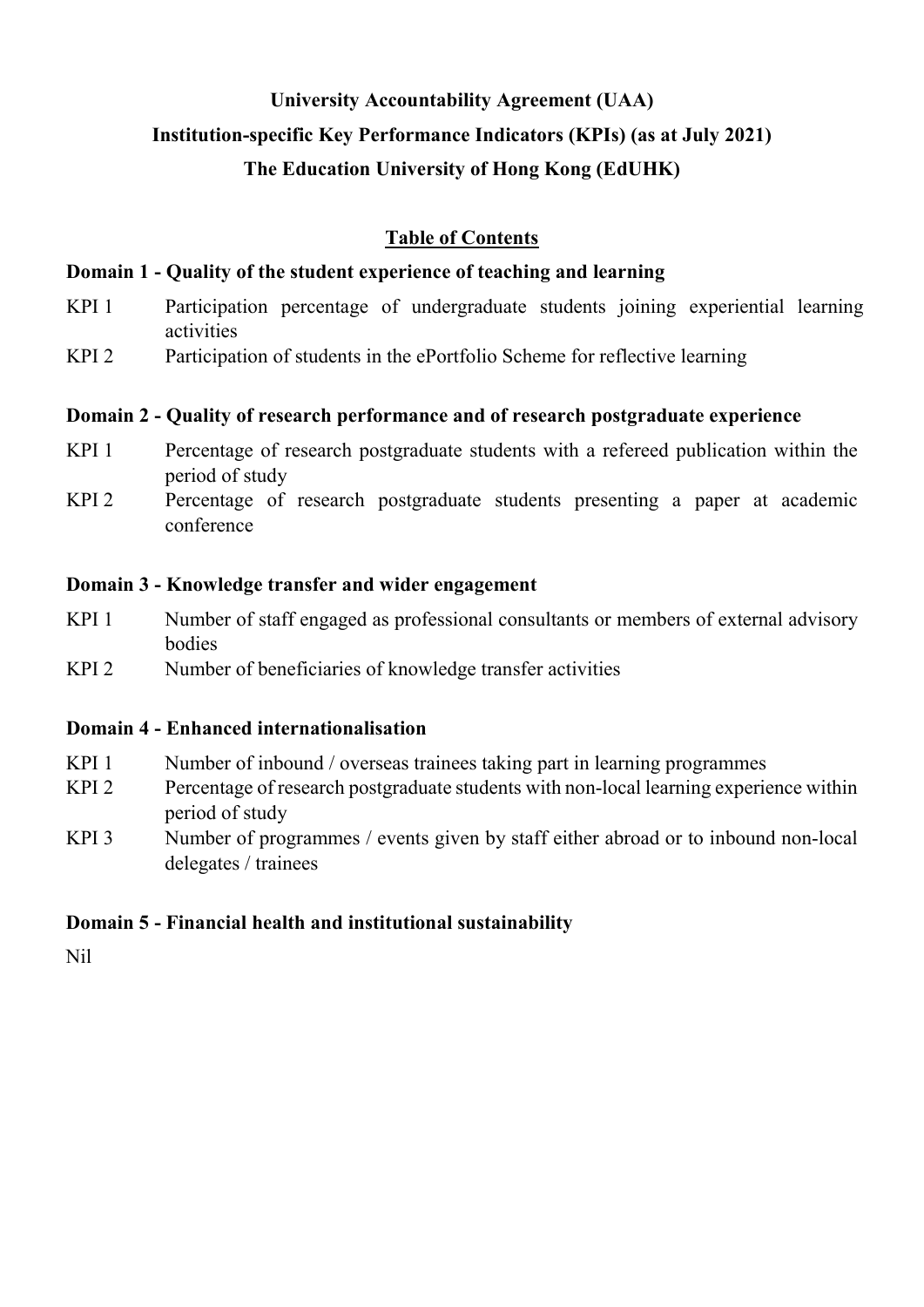# **Domain 1: Quality of the student experience of teaching and learning**

|                                 | 2015/16      |                   |              | 2016/17                                  |              | 2017/18                                  |              | 2018/19                                  |              | 2019/20                                  |  |
|---------------------------------|--------------|-------------------|--------------|------------------------------------------|--------------|------------------------------------------|--------------|------------------------------------------|--------------|------------------------------------------|--|
| <b>Number</b>                   | <b>Count</b> | Avg<br><b>Hrs</b> | <b>Count</b> | <b>Increase</b><br>$&$ Avg<br><b>Hrs</b> | <b>Count</b> | <b>Increase</b><br>$&$ Avg<br><b>Hrs</b> | <b>Count</b> | <b>Increase</b><br>$&$ Avg<br><b>Hrs</b> | <b>Count</b> | <b>Increase</b><br>$&$ Avg<br><b>Hrs</b> |  |
| Participants                    | 9,442        |                   | 13,638       | $+44%$                                   | 16,851       | $+24%$                                   | 19,122       | $+13%$                                   | 11,047       | $-42%$                                   |  |
| Hours                           | 189,632      |                   | 203,531      | $+7%$                                    | 213,878      | $+5%$                                    | 219,747      | $+3%$                                    | 61,219       | $-72%$                                   |  |
| <b>Students Involved</b>        | 2,501        | 75.8              | 2,721        | 74.8                                     | 2,865        | 74.7                                     | 3,000        | 73.3                                     | 2,640        | 23.2                                     |  |
|                                 |              |                   |              |                                          |              |                                          |              |                                          |              |                                          |  |
| Total No. of<br>Students (UGC)  | 3,571        |                   | 3,653        |                                          | 3,664        |                                          | 3,669        |                                          | 3,692        |                                          |  |
| <b>Participation %</b><br>(UGC) | 70.0%        |                   | 74.5%        |                                          | 78.2%        |                                          | 81.8%        |                                          | 71.5%        |                                          |  |

### **KPI 1 Participation % of undergraduate students joining experiential learning activities**

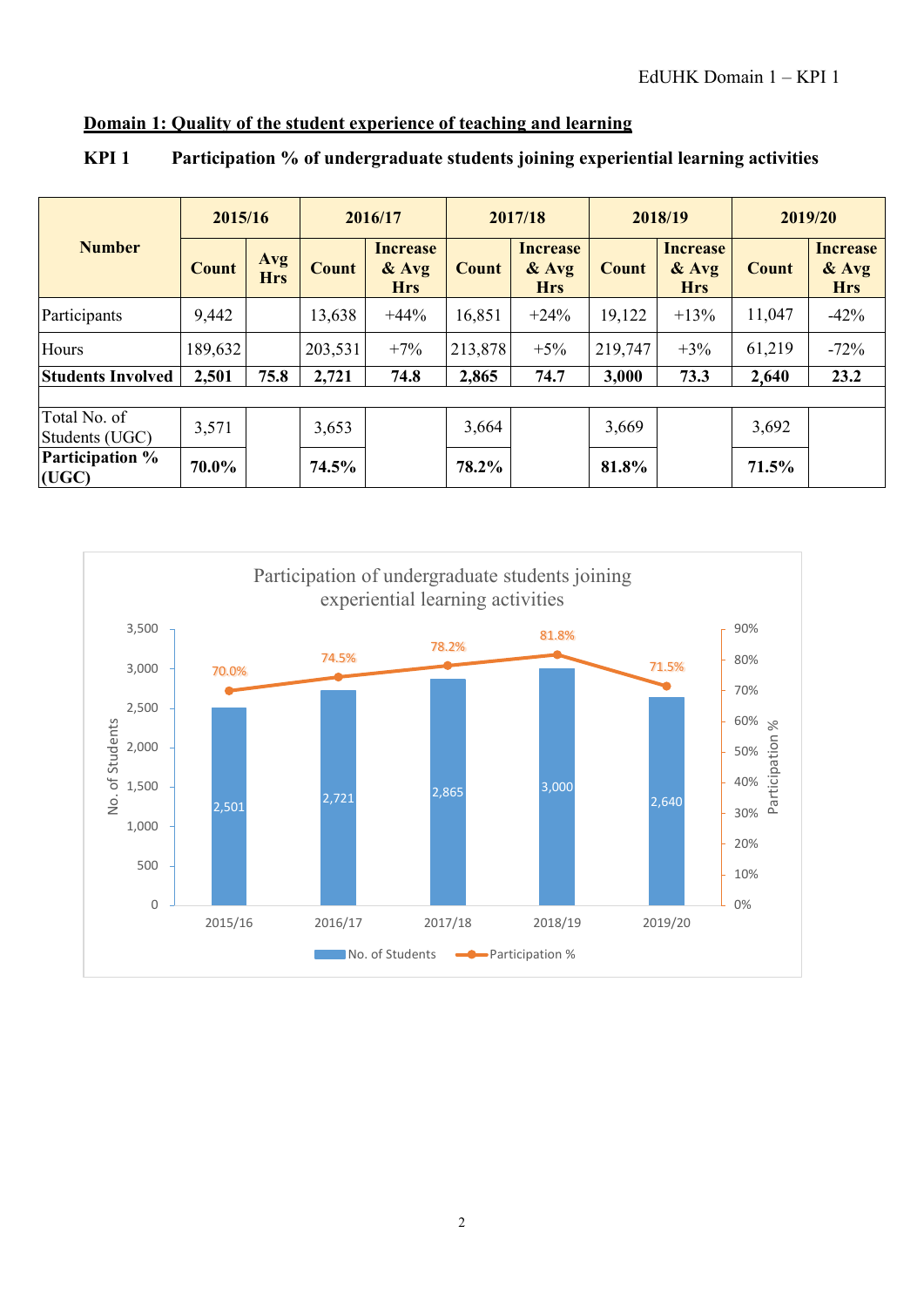### **Domain 1: Quality of the student experience of teaching and learning**

| Programmes*                                                                  | 2015/16        | 2016/17 | 2017/18 | 2018/19 | 2019/20 |
|------------------------------------------------------------------------------|----------------|---------|---------|---------|---------|
| No. of UG BEd programmes<br>completed ePortfolio with reflective<br>elements | $\overline{4}$ | 9       | 9       | 9       | 12      |
| Total no. of UG BEd programmes                                               | 12             | 12      | 12      | 12      | 15      |
| BEd%                                                                         | 33.3%          | 75.0%   | 75.0%   | 75.0%   | 80.0%   |
| No. of PGDE programmes completed<br>ePortfolio with reflective elements      | $\theta$       |         |         | 3       | 3       |
| Total no. of PGDE programmes                                                 | 6              | ┑       | ⇁       |         | 7       |
| PGDE %                                                                       | $0\%$          | 14.3%   | 14.3%   | 42.9%   | 42.9%   |
| Overall count                                                                | 4/18           | 10/19   | 10/19   | 12/19   | 15/22   |
| Overall %                                                                    | 22.2%          | 52.6%   | 52.6%   | 63.2%   | 68.2%   |

#### **KPI 2 Participation of students in the ePortfolio Scheme for reflective learning**

*\*full-time and part-time programmes with graduating students for that year*

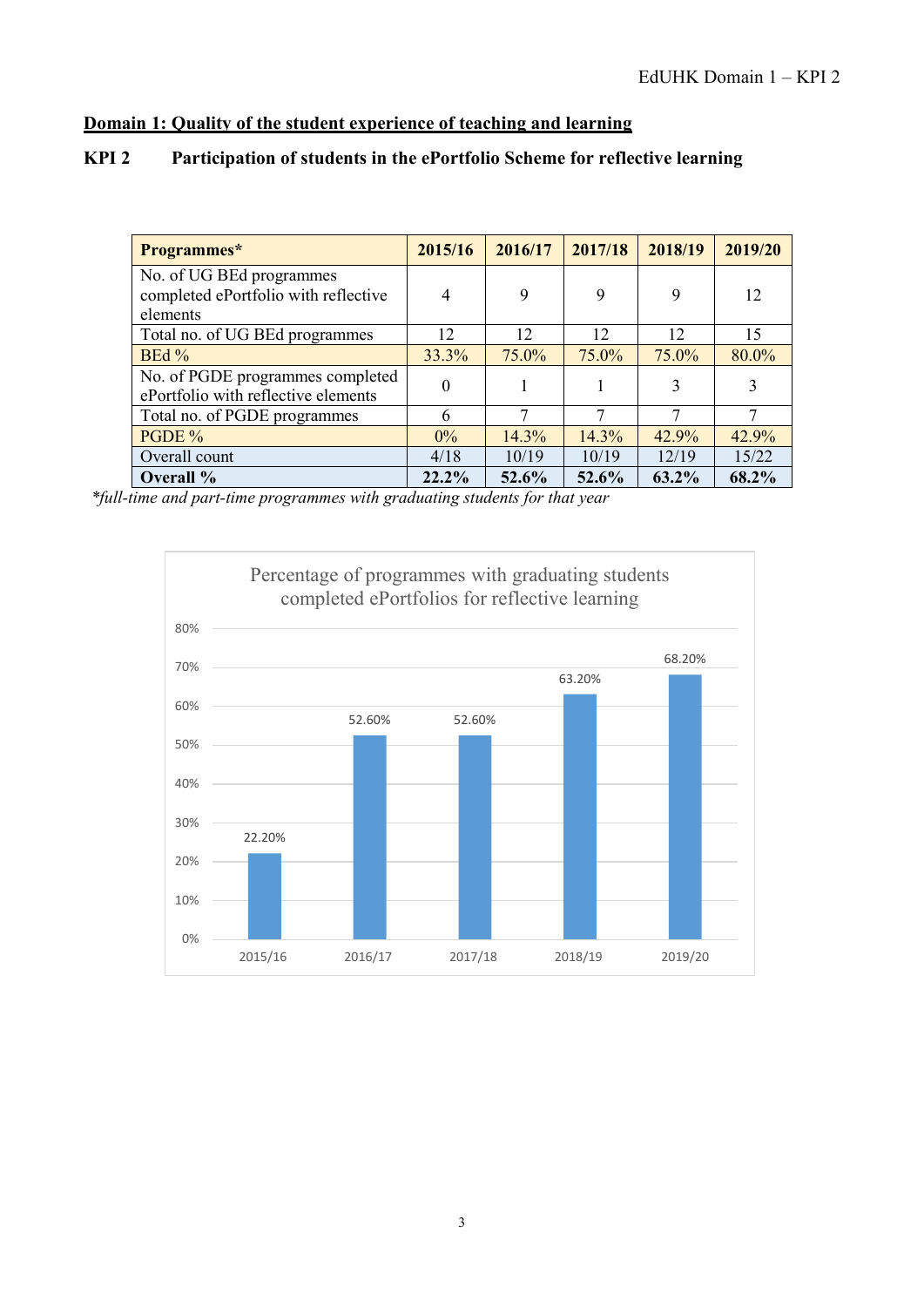#### **Domain 2: Quality of research performance and of research postgraduate experience**

## **KPI 1 Percentage of research postgraduate students with a refereed publication within the period of study**

|                                                       | 2015/16 | 2016/17 | 2017/18 | 2018/19 | 2019/20 |
|-------------------------------------------------------|---------|---------|---------|---------|---------|
| % of RPg students with a refereed<br>publication      | 13.6%   | 23.8%   | 22.0%   | 18.5%   | 38.1%   |
| Number of RPg students with a refereed<br>publication |         | 20      | 20      | 20      | 43      |

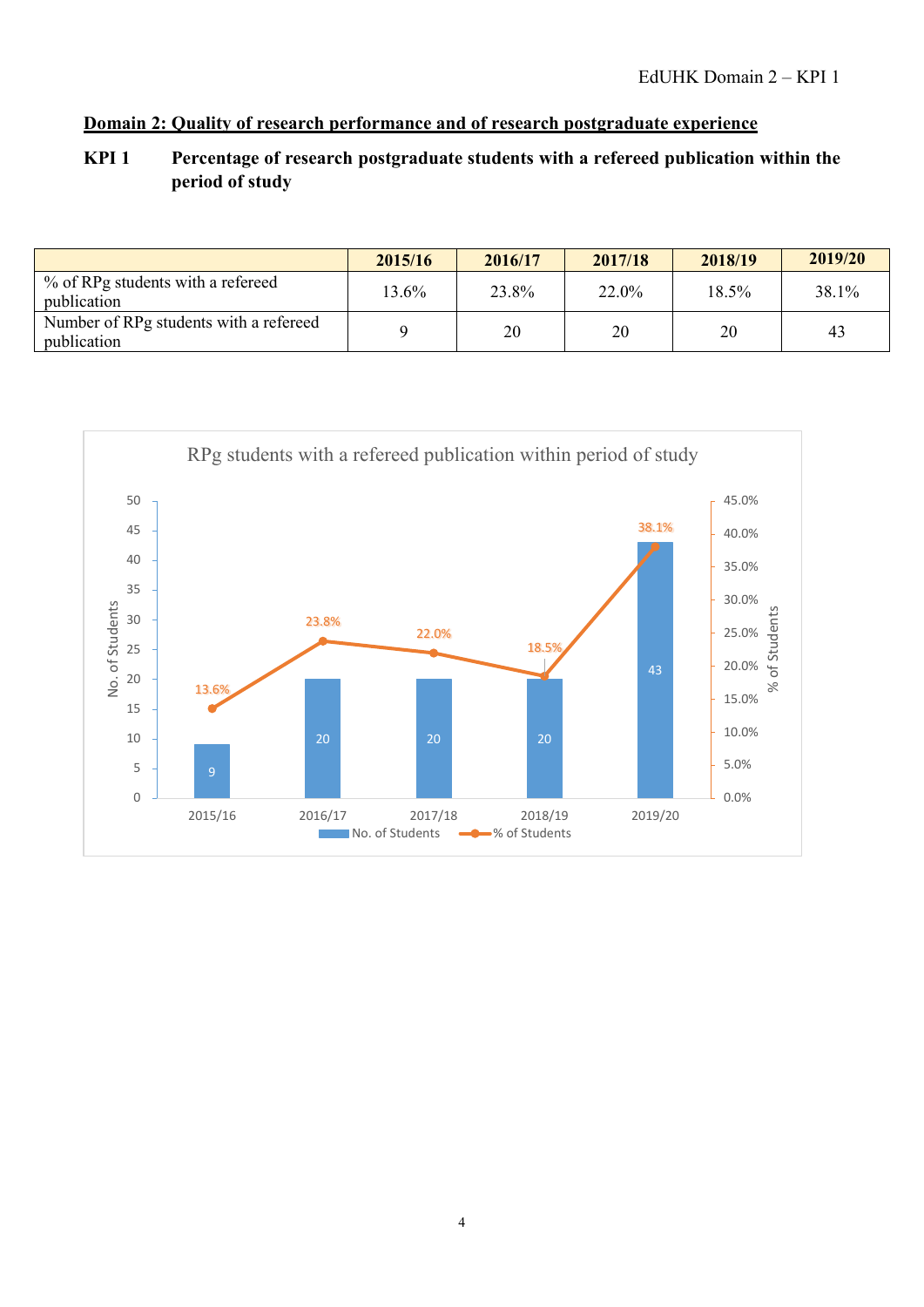#### **Domain 2: Quality of research performance and of research postgraduate experience**

# **KPI 2 % of RPg students presenting a paper at academic conference**

|                        | 2014/15  | 2015/16 | 2016/17 | 2017/18 | 2018/19 | 2019/20 |
|------------------------|----------|---------|---------|---------|---------|---------|
| % of RPg students      |          |         |         |         |         |         |
| presenting a paper at  | $17.7\%$ | 34.9%   | 44.1%   | 57.1%   | 53.7%   | 44.2%   |
| academic conference    |          |         |         |         |         |         |
| Number of RPg students |          |         |         |         |         |         |
| presenting a paper at  | Q        | 23      | 37      | 52      | 58      | 50      |
| academic conference    |          |         |         |         |         |         |

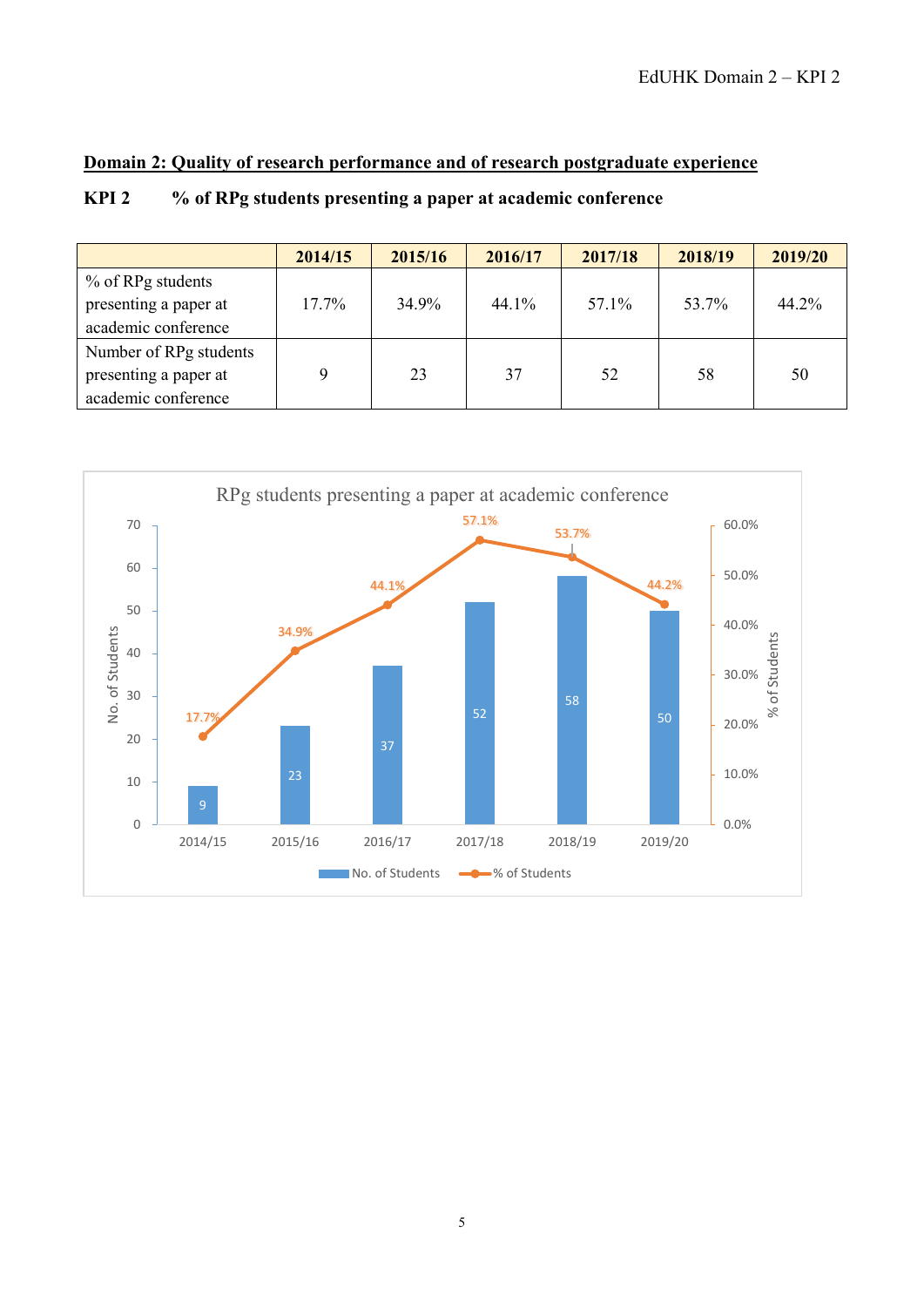## **Domain 3: Knowledge transfer and wider engagement**

# **KPI 1 No. of staff engaged as professional consultants or members of external advisory bodies**

|                                                                                                  | 2015/16 | 2016/17 | 2017/18 | 2018/19 | 2019/20 |
|--------------------------------------------------------------------------------------------------|---------|---------|---------|---------|---------|
| Number of staff engaged as professional<br>consultants or members of external<br>advisory bodies | 109     | 1つつ     | 149     | 168     | 176     |

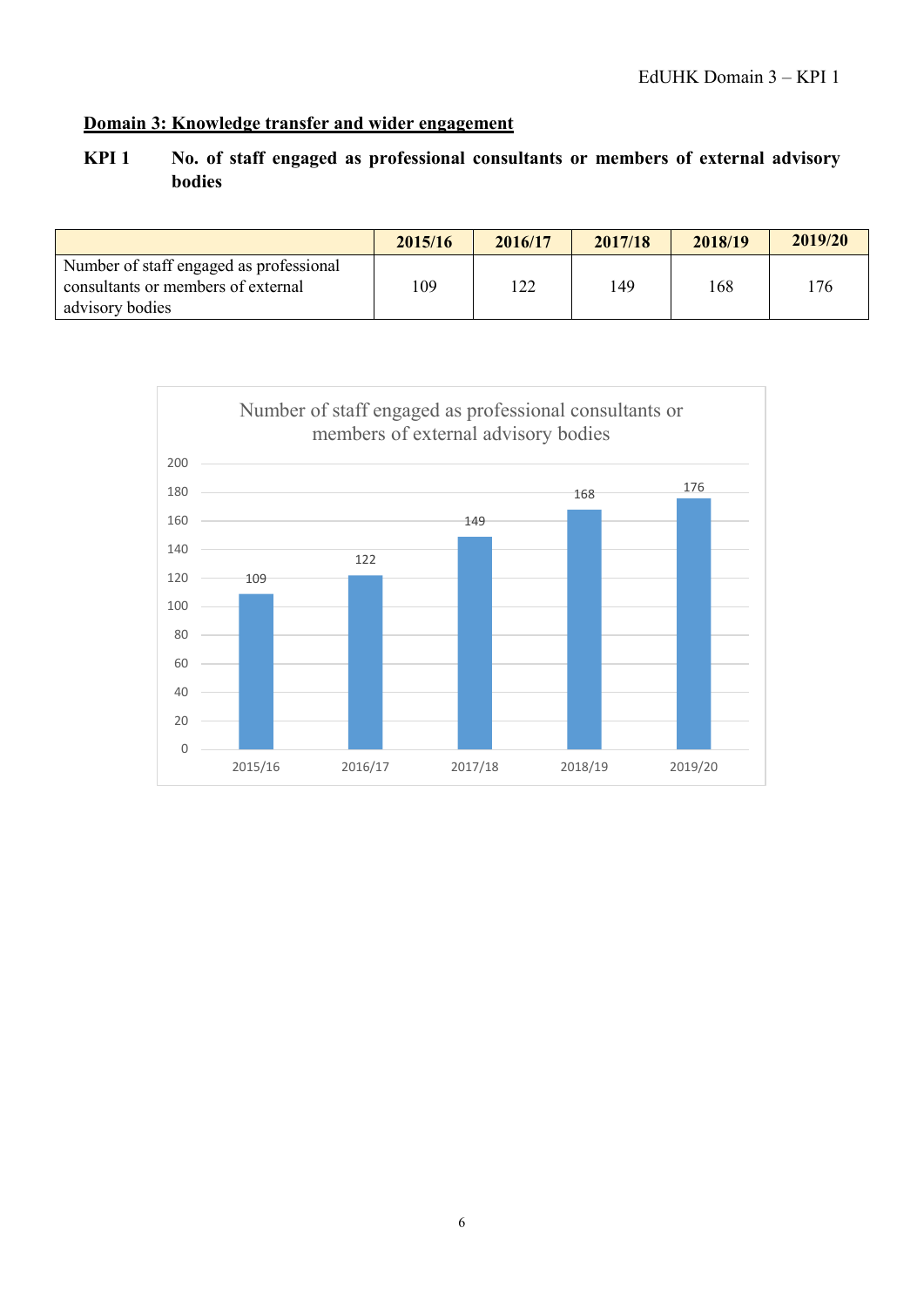# **Domain 3: Knowledge transfer and wider engagement**

#### **KPI 2 No. of beneficiaries of KT activities**

|                                                          | 2015/16 | 2016/17   | 2017/18   | 2018/19   | 2019/20   |
|----------------------------------------------------------|---------|-----------|-----------|-----------|-----------|
| Schools Benefited                                        | 15,873  | 26,348    | 7,299     | 13,963    | 13,576    |
| Principals Benefited                                     | 15,580  | 26,322    | 4,951     | 7,079     | 9,500     |
| <b>Teachers Benefited</b>                                | 66,241  | 74,839    | 75,070    | 101,083   | 118,319   |
| <b>Students Benefited</b>                                | 713,440 | 1,472,243 | 1,208,398 | 1,196,900 | 1,249,015 |
| <b>Total No. of</b><br>beneficiaries of KT<br>activities | 811,134 | 1,599,752 | 1,295,718 | 1,319,025 | 1,390,410 |

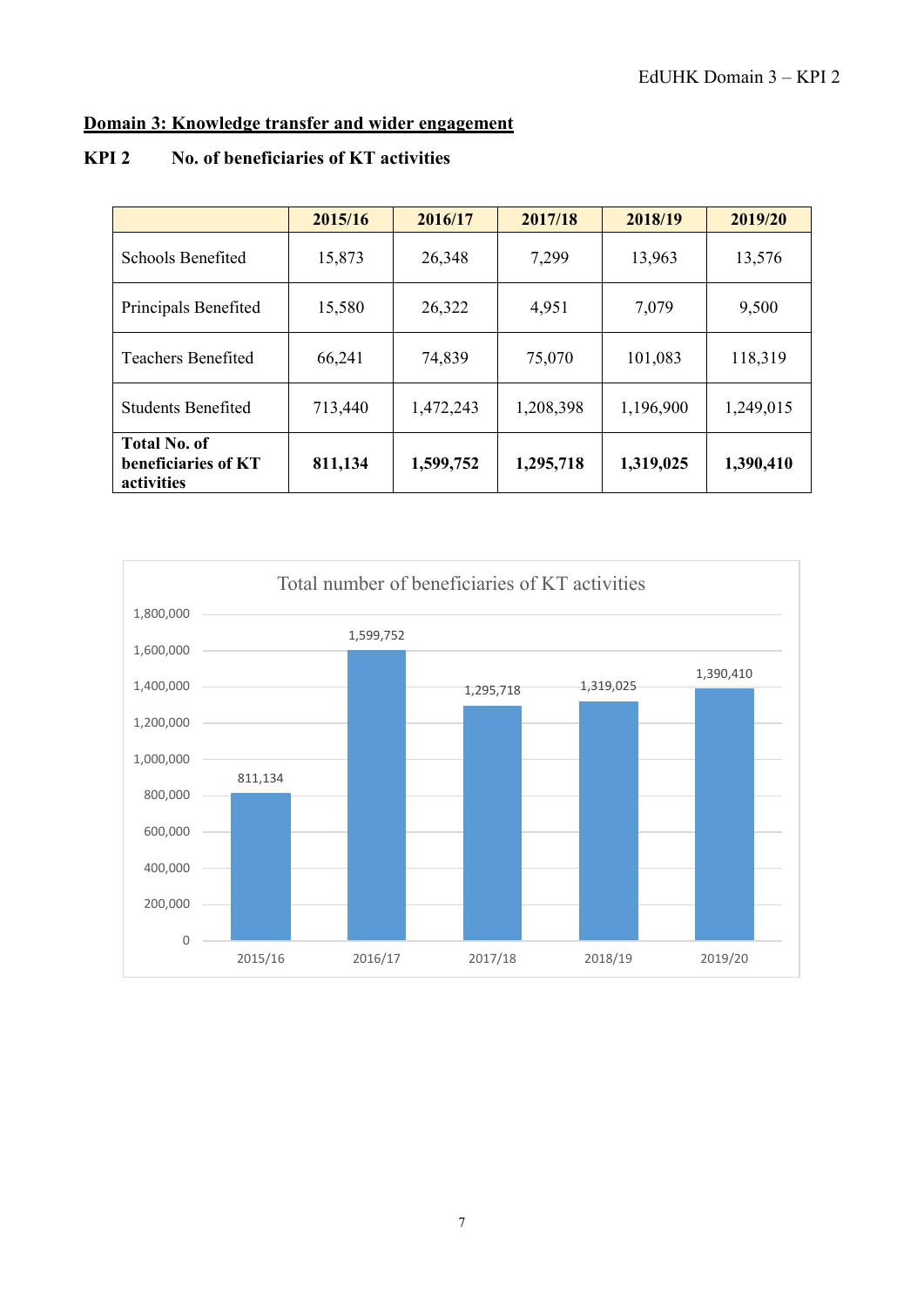# **Domain 4: Enhanced internationalisation**

|                                                                          | 2017/18 | 2018/19 | 2019/20 |
|--------------------------------------------------------------------------|---------|---------|---------|
| No. of inbound / overseas trainees taking part in learning<br>programmes | 1,504   | 1,857   | 1,816   |



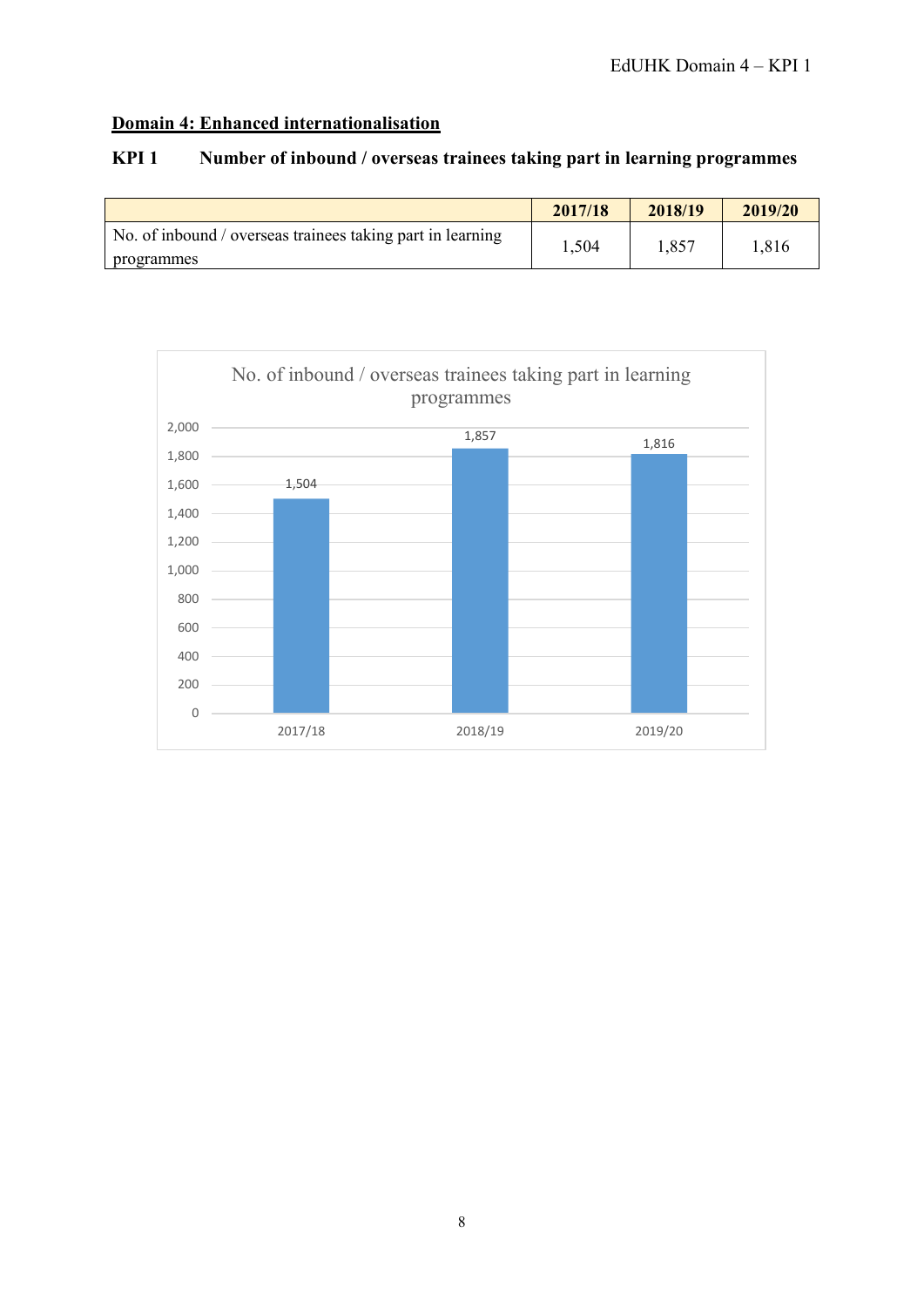### **Domain 4: Enhanced internationalisation**

#### **KPI 2 % of research postgraduate students with non-local learning experience within period of study**

|                         | 2014/15 | 2015/16  | $2016/17*$ | 2017/18 | 2018/19  | 2019/20 |
|-------------------------|---------|----------|------------|---------|----------|---------|
| % of RPg students       |         |          |            |         |          |         |
| with non-local learning | 33.3%   | $30.3\%$ | 52.4%      | 44.0%   | $46.3\%$ | 29.2%   |
| experience              |         |          |            |         |          |         |
| Number of RPg           |         |          |            |         |          |         |
| students with non-local | 17      | 20       | 44         | 40      | 50       | 33      |
| learning experience     |         |          |            |         |          |         |

*\*A one-off external funding to support non-local learning activities in this year*